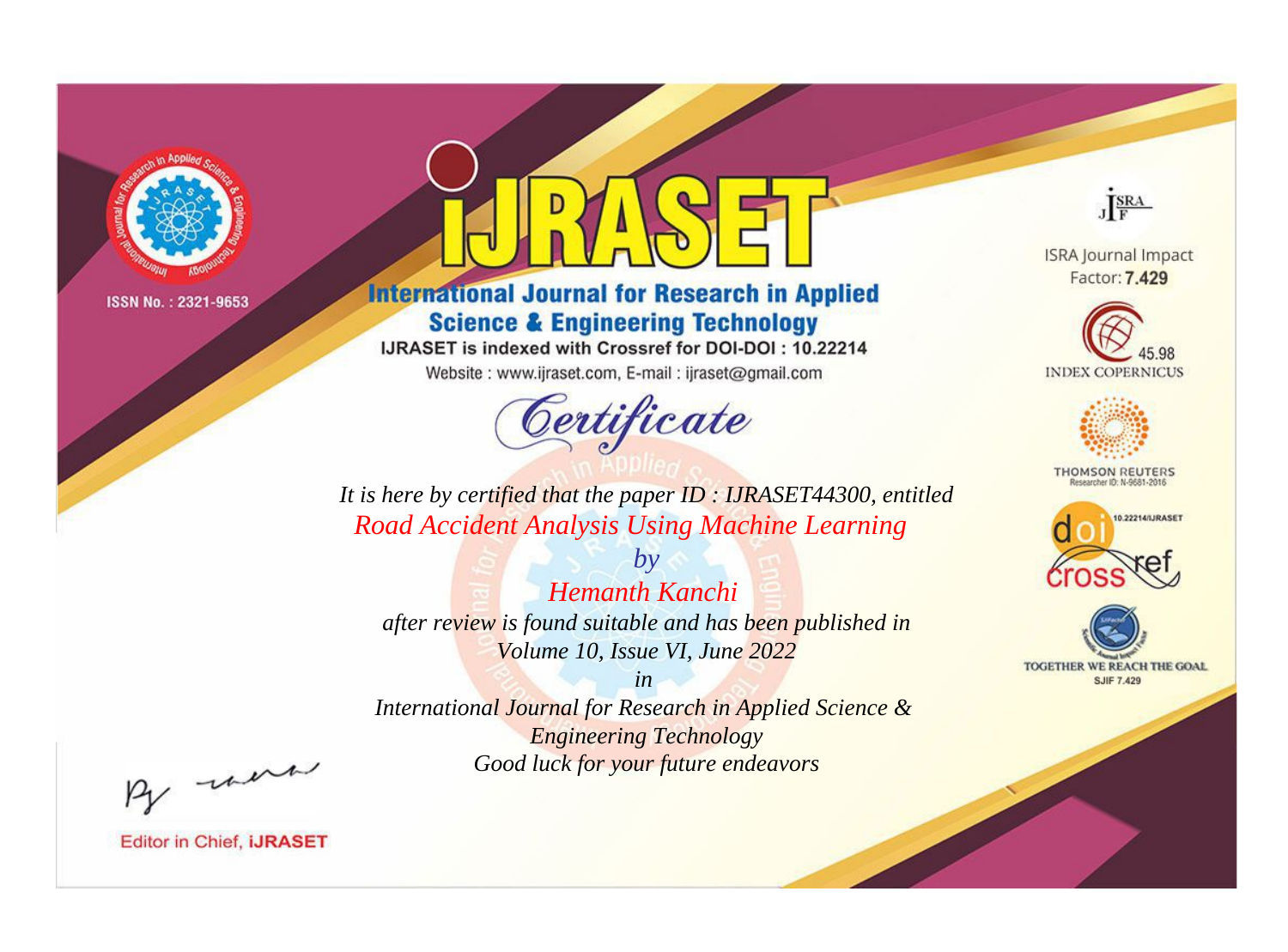

# **International Journal for Research in Applied Science & Engineering Technology**

IJRASET is indexed with Crossref for DOI-DOI: 10.22214

Website: www.ijraset.com, E-mail: ijraset@gmail.com



JERA

**ISRA Journal Impact** Factor: 7.429





**THOMSON REUTERS** 



TOGETHER WE REACH THE GOAL **SJIF 7.429** 

*It is here by certified that the paper ID : IJRASET44300, entitled Road Accident Analysis Using Machine Learning*

*by Deepthi Kandagatla after review is found suitable and has been published in Volume 10, Issue VI, June 2022*

*in* 

*International Journal for Research in Applied Science & Engineering Technology Good luck for your future endeavors*

By morn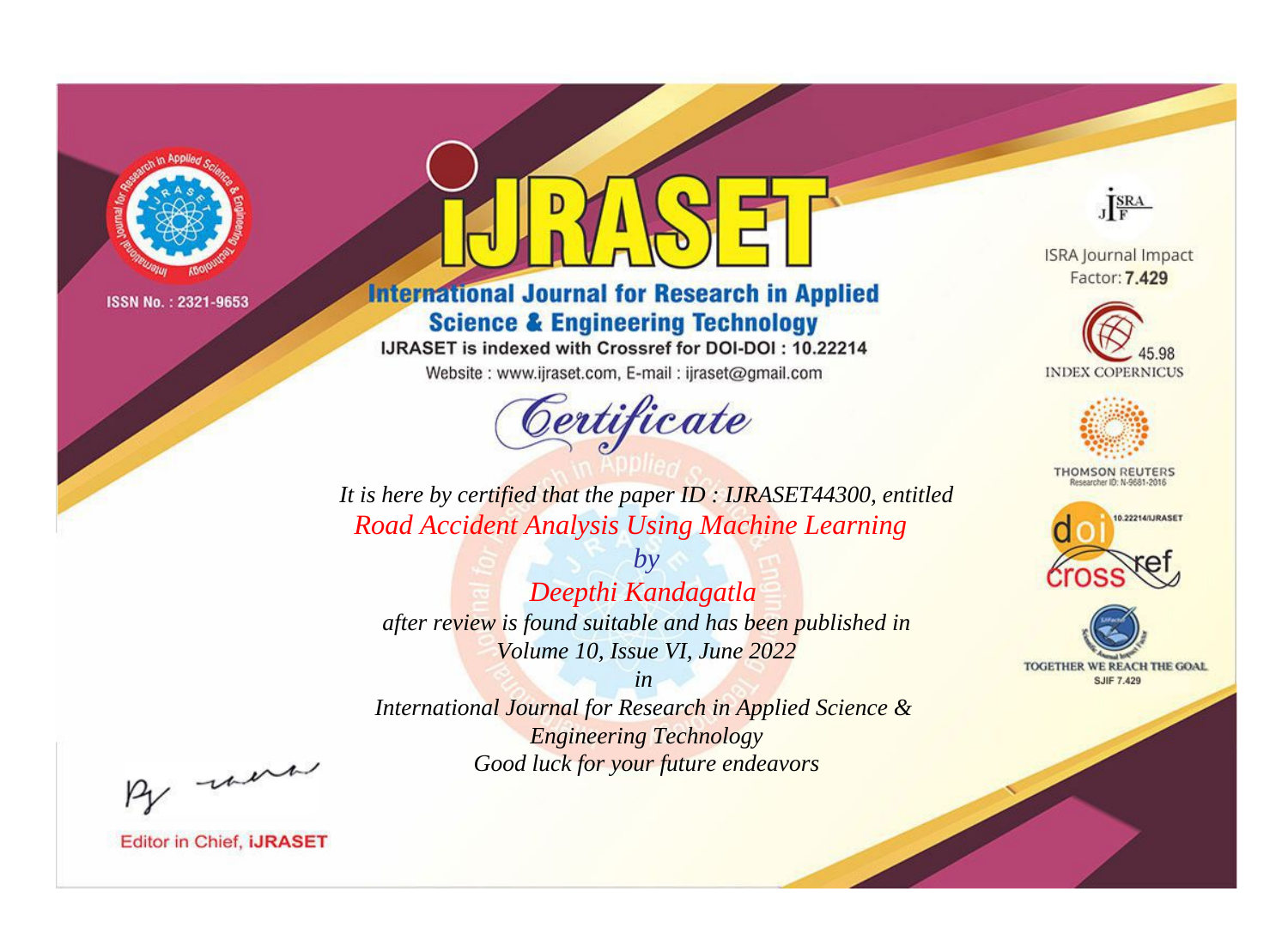

# **International Journal for Research in Applied Science & Engineering Technology**

IJRASET is indexed with Crossref for DOI-DOI: 10.22214

Website: www.ijraset.com, E-mail: ijraset@gmail.com



JERA

**ISRA Journal Impact** Factor: 7.429





**THOMSON REUTERS** 



TOGETHER WE REACH THE GOAL **SJIF 7.429** 

*It is here by certified that the paper ID : IJRASET44300, entitled Road Accident Analysis Using Machine Learning*

*by Akshay Baheti after review is found suitable and has been published in Volume 10, Issue VI, June 2022*

*in* 

*International Journal for Research in Applied Science & Engineering Technology Good luck for your future endeavors*

By morn